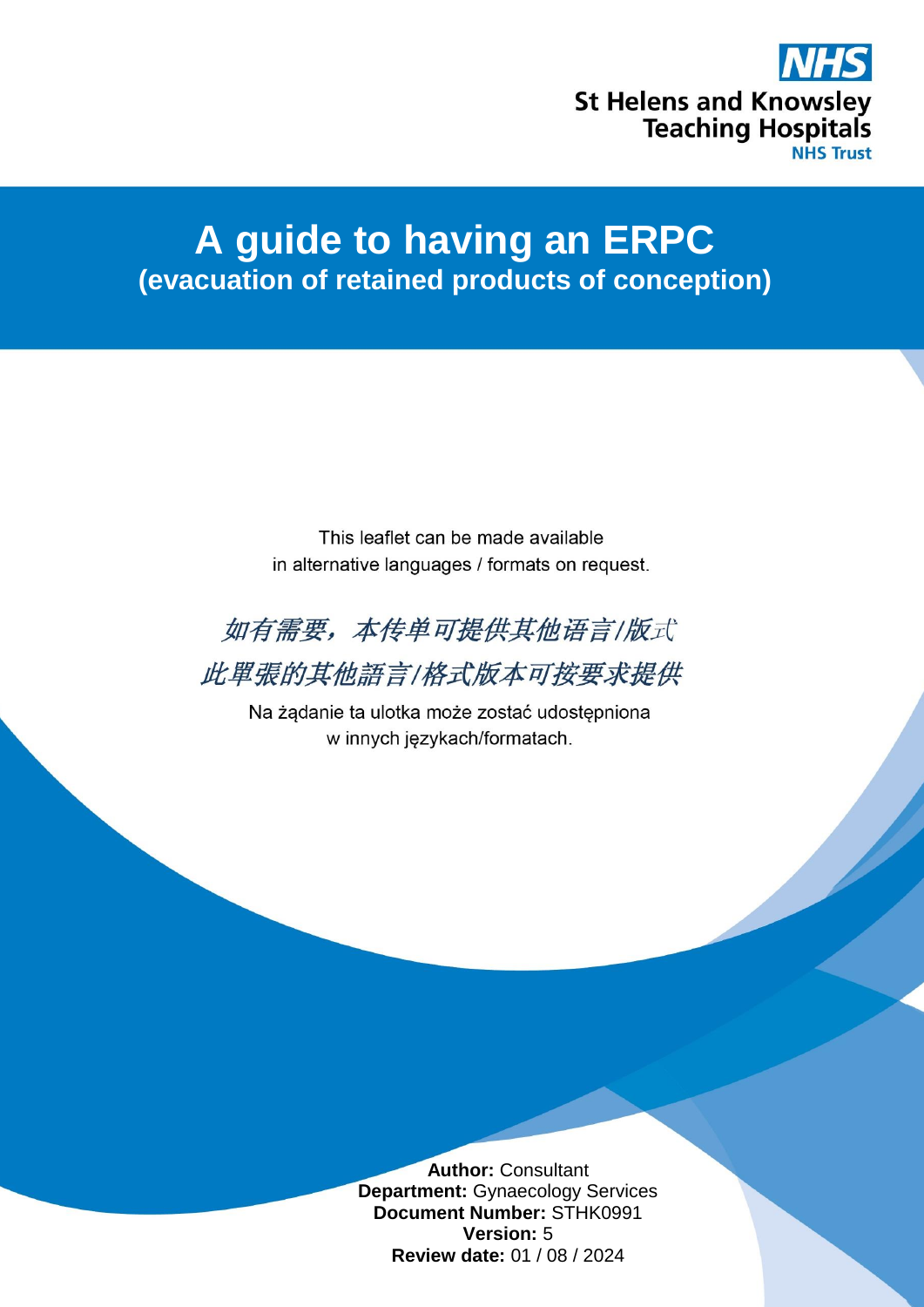We are very sorry that you have had a miscarriage and we understand that you may have some question and concerns. The aim of this leaflet is to answer these and provide you with the choices available to you.

# **What is a miscarriage?**

It is a failure of the pregnancy to grow and the spontaneous loss of this pregnancy.

Sadly, it is very common, affecting 1 in 5 pregnancies. It is highly unlikely that having a miscarriage will affect any future pregnancies. Even after 2 or 3 miscarriages you can still have a normal healthy pregnancy. Usually, there are no major physical complications after a miscarriage. However, it can have a considerable emotional impact. It is common for both partners to feel a combination of grief, distress, loss, shock, guilt, anger and depression. Many feel very isolated and alone. You may find that talking about your feelings will help you come to terms with your loss. If possible try and talk with a close friend, family member, counsellor or your GP.

## **A man's feelings?**

Men can be strongly affected by miscarriage, especially if they have seen their baby on an ultrasound scan during the pregnancy. Yet their feelings are often unacknowledged. While their partner receives plenty of sympathy, they often feel left out. Research shows that men may find miscarriage very difficult to cope with and that their need for support is often as great as women's. The Miscarriage Association provides a leaflet especially for men.

## **Why does it happen?**

Women have generally done nothing to cause a miscarriage. Most of the time it is because of a genetic problem with the developing baby. It does not usually happen again. Miscarriage is **not** caused by stress, a lack of rest, lifting, sexual intercourse, eating spicy foods, normal exercise or becoming constipated.

## **What should I do now?**

If you are bleeding that means your body has already started to empty the uterus (womb). Give yourself some time and the bleeding, which may be heavy initially, will settle down once the miscarriage is complete. This may take up to 7-10 days. If you think the bleeding is heavy and you are experiencing pain, see your GP or come to the Emergency Department, as you may need a minor operation or medication to empty the uterus.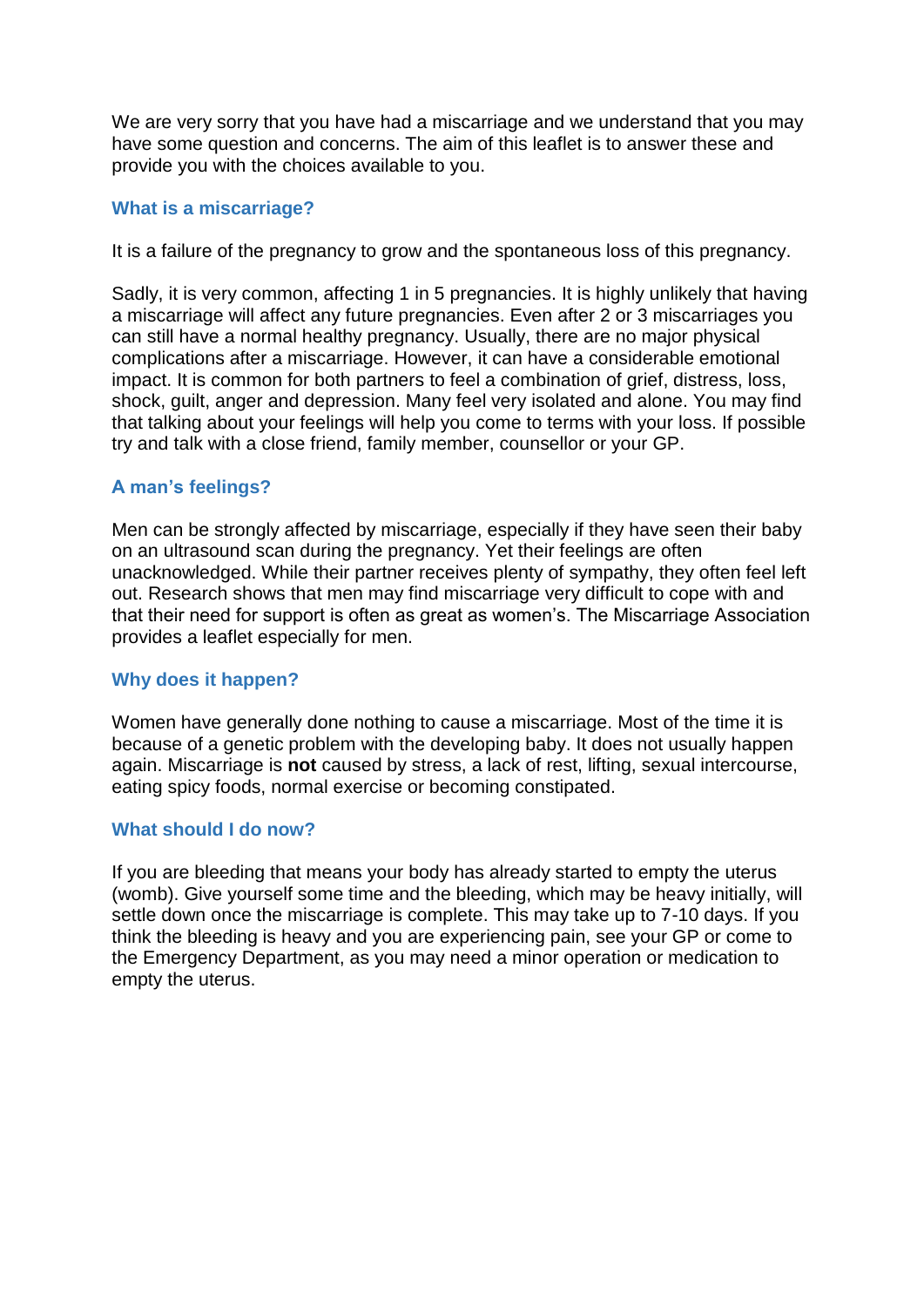## **Surgical Management – ERPC**

#### **Reasons for the procedure**

The ERPC is performed to prevent the development of infection and bleeding from the retained products. A sample of the tissue will be sent to our laboratory to be analysed.

## **Benefits of the procedure**

The procedure will assist the womb in contracting and going back to its original size.

#### **Nature of the procedure**

An ERPC is a minor operation carried out under a general anaesthetic. The procedure usually takes approximately half an hour (including recovering from the anaesthetic). During the operation, the neck of the womb is gently stretched and any remaining tissue is removed using gentle suction. If there is a concern with your results, a member of your consultant team will inform you within a few weeks. However this is very rare.

#### **Risks of the procedure**

The operation is usually straightforward and does not affect any future pregnancies. The risks are very small with only 1 in 1000 women having a complication, such as a womb infection or damage to the womb as a result of the procedure.

## **Discomforts of the procedure**

Some women may experience period type pain and light vaginal bleeding. It is recommended that you take painkillers such as paracetamol regularly for the first day, then as and when you need it. It is quite normal to bleed for 7 to 10 days afterwards.

#### **Alternatives to the procedure**

The alternative management that can be offered to some patients is medication instead of surgery. The doctor will discuss this with you and assess whether you are suitable for this particular management.

#### **Consequences of not having the procedure**

There is a risk of infection and bleeding. If you have any anxieties or questions about the procedure please discuss these with the nurse or doctor caring for you. Your Gynaecologist will be happy to discuss your concerns with you and your partner.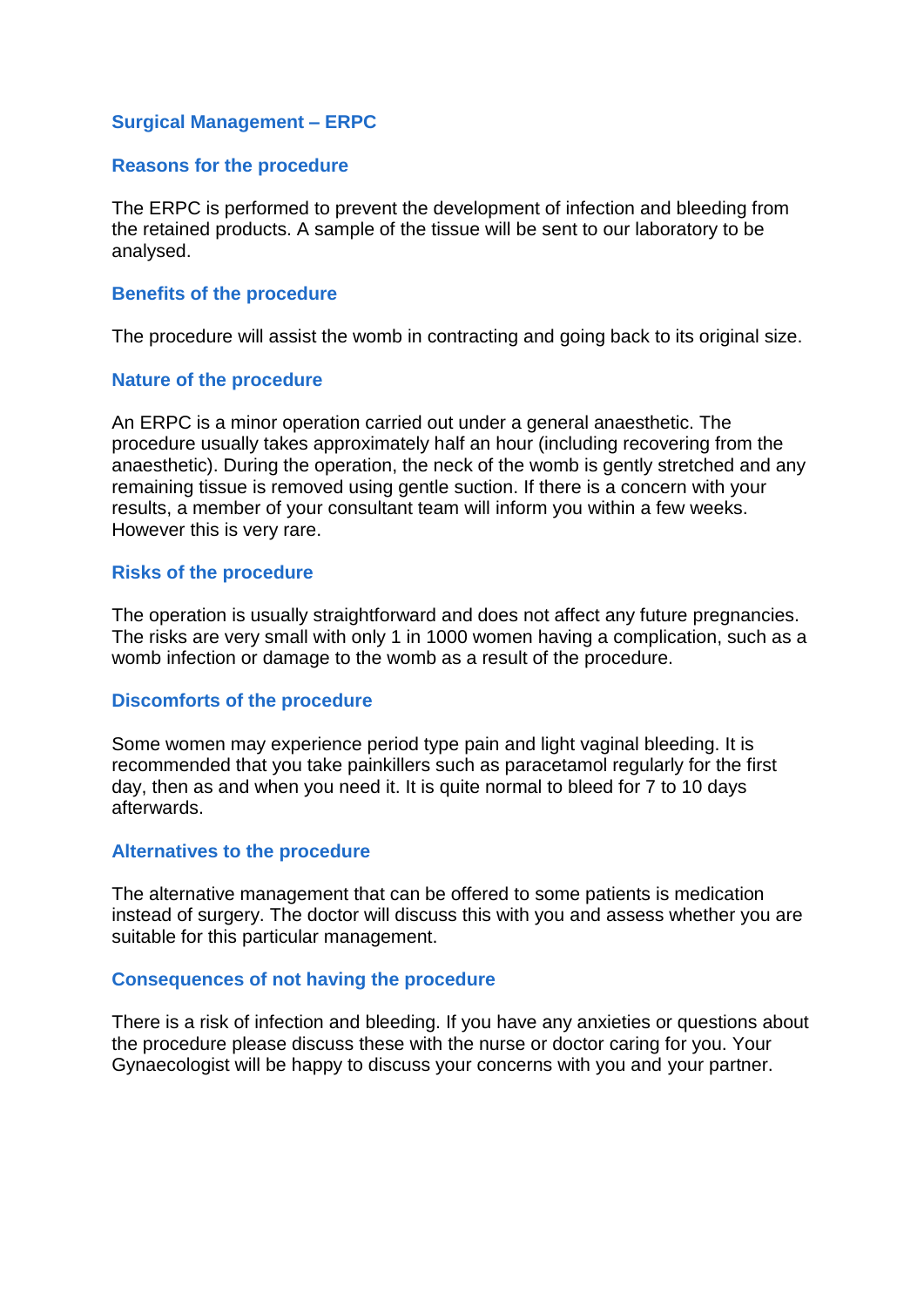# **Where do I go on the day of my operation?**

Following your consultation with the doctor and the nurse or midwife in the Clinic or the Buchanan Suite you will be given a date and time to come into the Gynaecology Ward (3E).

## **What will I need to bring with me?**

- Dressing gown and slippers
- Sanitary pads and a few pairs of knickers
- The patient information leaflet you were given
- Reading material (as there may be a period of waiting whilst arrangements are made for you)
- Any current medication you are taking

## **What might I expect on the day of the operation?**

**Please do not eat for 6 hours before your admission.** This includes chewing gum and sweets. Hopefully any questions you may have had regarding medication will have been answered in the Clinic or Buchanan Suite. **Otherwise please ask the staff on the ward.**

Staff on the Gynaecology Ward will admit you. They will review your notes, and check that you have signed a consent form. You will also be asked to sign consent form 10, giving permission for the tissue samples we obtain to go for histology (laboratory tests). You will have a sample taken to check your blood group and iron level. The nurses will complete an operation checklist and ask you to change into a theatre gown. There will be an opportunity to discuss any concerns about the surgery or anaesthetic with a doctor. After your operation you will be transferred back to the ward where you will be cared for until you are well enough to go home.

## **How long will I have to wait?**

There may be a delay before you go to theatre due to other patients needing an emergency operation. As soon as we know we will inform you. Very rarely, your operation may need to be cancelled and re-arranged for another day.

## **When can I go home?**

Recovery time is short, as you will be given only a light anaesthetic. You will usually be allowed home **within 2-4 hours** following your return to the ward. However, although you quickly recover physically, you will require lots of support emotionally. You will be offered something to eat and drink on the ward. It is important that you pass urine before you go home. If your blood group is Rhesus Negative you will require an anti D injection.

## **Please arrange for someone to pick you up**

## **We advise you not to drive for at least 48 hours**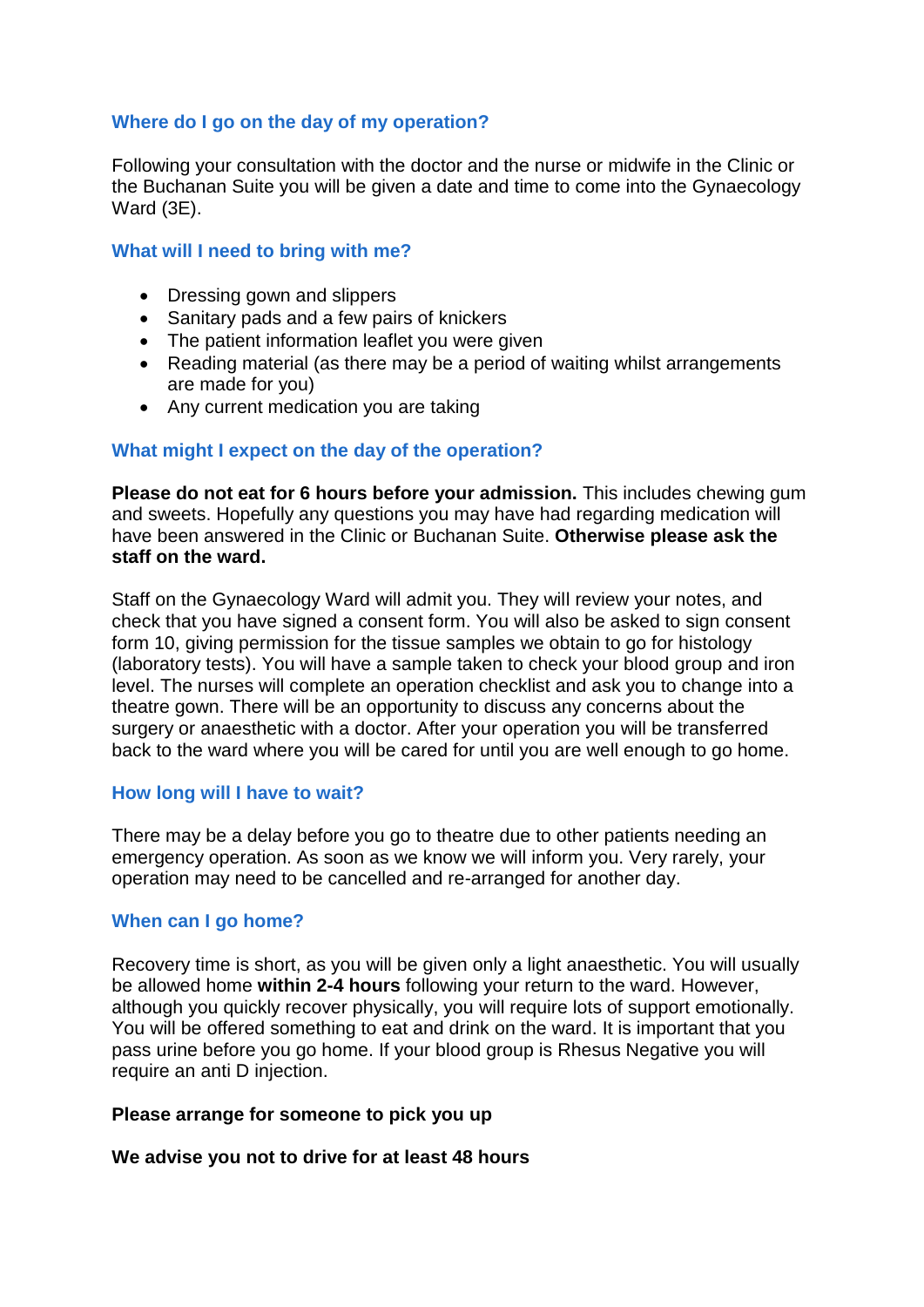## **What is the Anti D injection?**

You will have had a blood test to find out your blood group (A, B, AB, or O) and your Rhesus status (positive or negative). Your Rhesus status describes whether or not you have a particular protein on the surface of your red blood cells. If you do not have this protein (the "Rhesus factor") you are considered Rhesus negative, and if you do have it, you are Rhesus positive. About 85 per cent of people are Rhesus positive, although it varies by race. If a Rhesus-negative mother is carrying a Rhesus-positive baby, (the baby inherits this from a Rhesus-positive dad), there is a possibility that a problem may occur. During the procedure there is a chance that some of the baby's blood cells could get into your blood stream and your immune system may react to the Rhesus protein on the baby's cells as if it were a "foreign invader" and produce antibodies against it. During a subsequent pregnancy these antibodies attach themselves to the baby's blood cells and destroy them. The Anti D injection is given to stop your immune system from producing antibodies against Rhesus positive blood cells.

# **Do I need any follow up?**

In most cases it is not necessary for you to make an appointment to see your GP unless you are experiencing complications such as:

- Heavy, or an increase in vaginal bleeding.
- An offensive (smelly) discharge from your vagina
- Abdominal pain
- Concerns regarding future pregnancies.

You will be given a discharge letter to give to your GP, which will contain the details of your operation. If your community midwife has seen you previously, the ward will inform her/him of your discharge home.

## **When can I resume sexual intercourse?**

You can have sex when you feel comfortable, which may be when the bleeding has stopped.

## **When should I think about another pregnancy?**

Medical opinions vary on when to plan your next pregnancy. It really depends on you and when you feel ready. Some doctors advise couples to wait until after the next period before trying again. Use contraception until you are ready to try again.

## **When can I return to work?**

Again, this is dependent on you and how you feel. It is advisable to rest for at least a couple of days following an ERPC following which normal activities can be resumed once you feel able to.